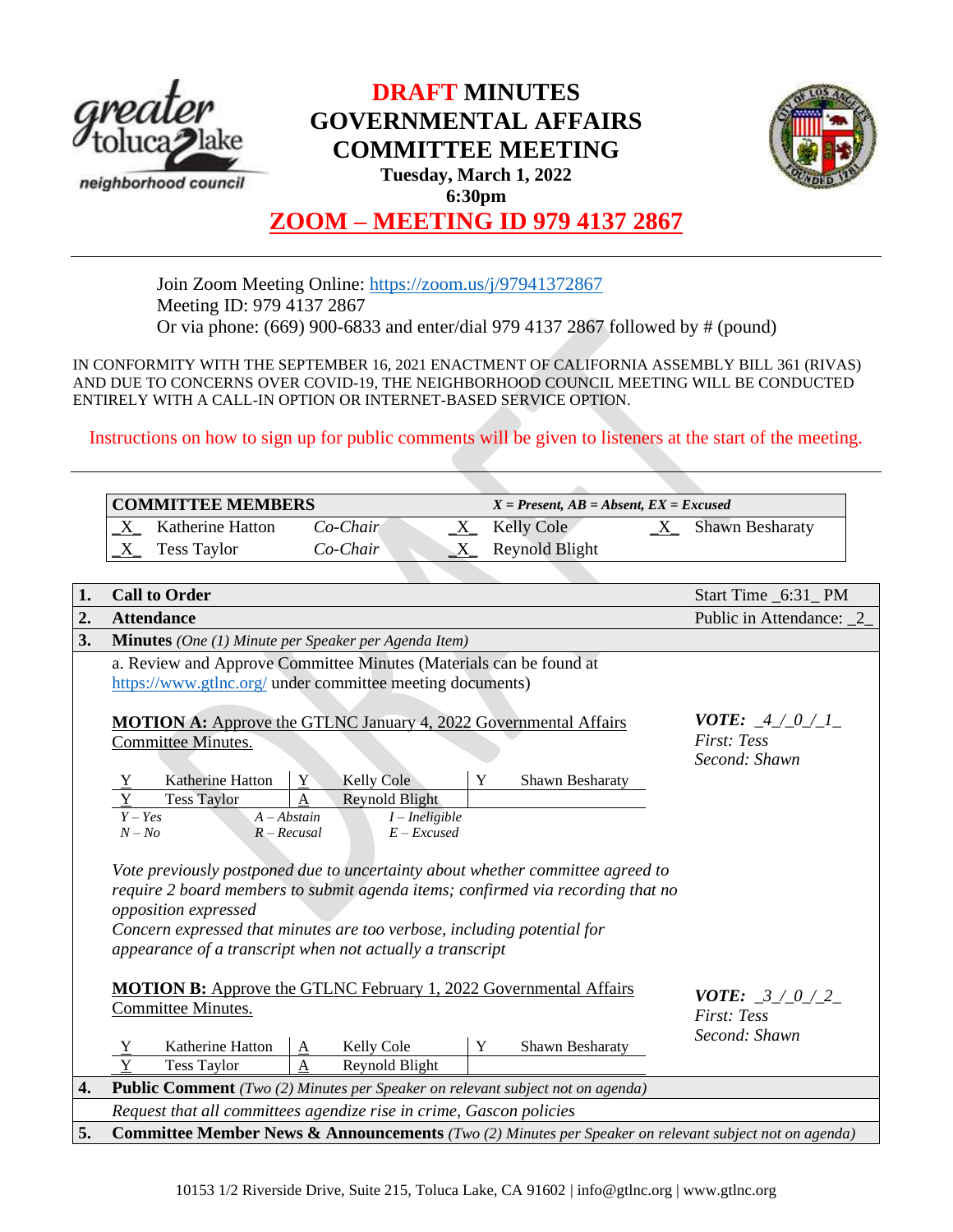

Y Tess Taylor Y Reynold Blight



*Assemblymember Adrin Nazarian has withdrawn candidacy West Toluca Lake Residents Association / Neighborhood Watch meeting 2/28, Tess happy to share agenda* **6. On-Going Business** *(One (1) Minute per Speaker per Agenda Item)* a. Discussion and possible action re Bylaws Amendments Redline Draft (See Meeting Documents at<https://www.gtlnc.org/government-affairs-committee/> ) *Bylaws Amendments draft passed at Feb 15 meeting, but DONE required additional changes and there's new vacancy language proposed. Redline draft in consideration has "accepted" all Feb 15 changes* **MOTION C:** Recommend "Additional Bylaws Amendments Redline Draft" for adoption by the GTLNC. Y Katherine Hatton | Y Kelly Cole | Y Shawn Besharaty Y Tess Taylor Y Reynold Blight *Art 5, Section 1: Youth board seat to be filled by mid-term vacancy policy Art 5, Section 6: Mid-term vacancy filled by board confirmation of President nominee; annual vacancy of committee chair, exec officers filled by board vote amongst candidates CHANGE: Section 6: Vacancies (on pg 7) from "3. The nomination may be confirmed" to "3. The nomination would be confirmed" Section 7: Absences includes how notice delivered, per DONE guidance Art 6, Officers: correct where monthly reports go, per DONE guidance Reinstate reference to Vacancy section for selection of officers process Art 7, Section 3: Per DONE guidance: move all committee detail (agenda setting, quorum) to Committee section; agenda setting now states Committee Chair(s) "sets" the agenda, and they must set the agenda in accordance with Standing Rules Art 8, Section 2: Agenda Setting now states Exec Committee "sets" the agenda in accordance with Standing Rules; Proposal to add to the end of agenda setting sentence "which detail how Board Members may agendize items", committee elects not to include language; proposal to change to "The Executive Committee shall set the General Board meeting agenda, comprised of items submitted by Board members in accordance with the Standing Rules." Committee agrees to make change to enshrine that board members may submit agenda items Art 14, Section 2: Training includes how notice delivered, per DONE guidance, adjusted voting restrictions, clarify Censure is not required* b. Review and discussion of proposed Standing Rules (See Meeting Documents at <https://www.gtlnc.org/government-affairs-committee/> ) **MOTION D:** Recommend *Standing Rule: Agenda Setting* for adoption by the GTLNC. Katherine Hatton  $\begin{array}{|c|c|c|c|c|c|} \hline Y & \hline Y & \hline Y & \hline \end{array}$  Shawn Besharaty *VOTE: \_5\_/\_0\_/\_0\_ First: Tess Second: Kelly VOTE: \_5\_/\_0\_/\_0\_ First: Tess Second: Shawn*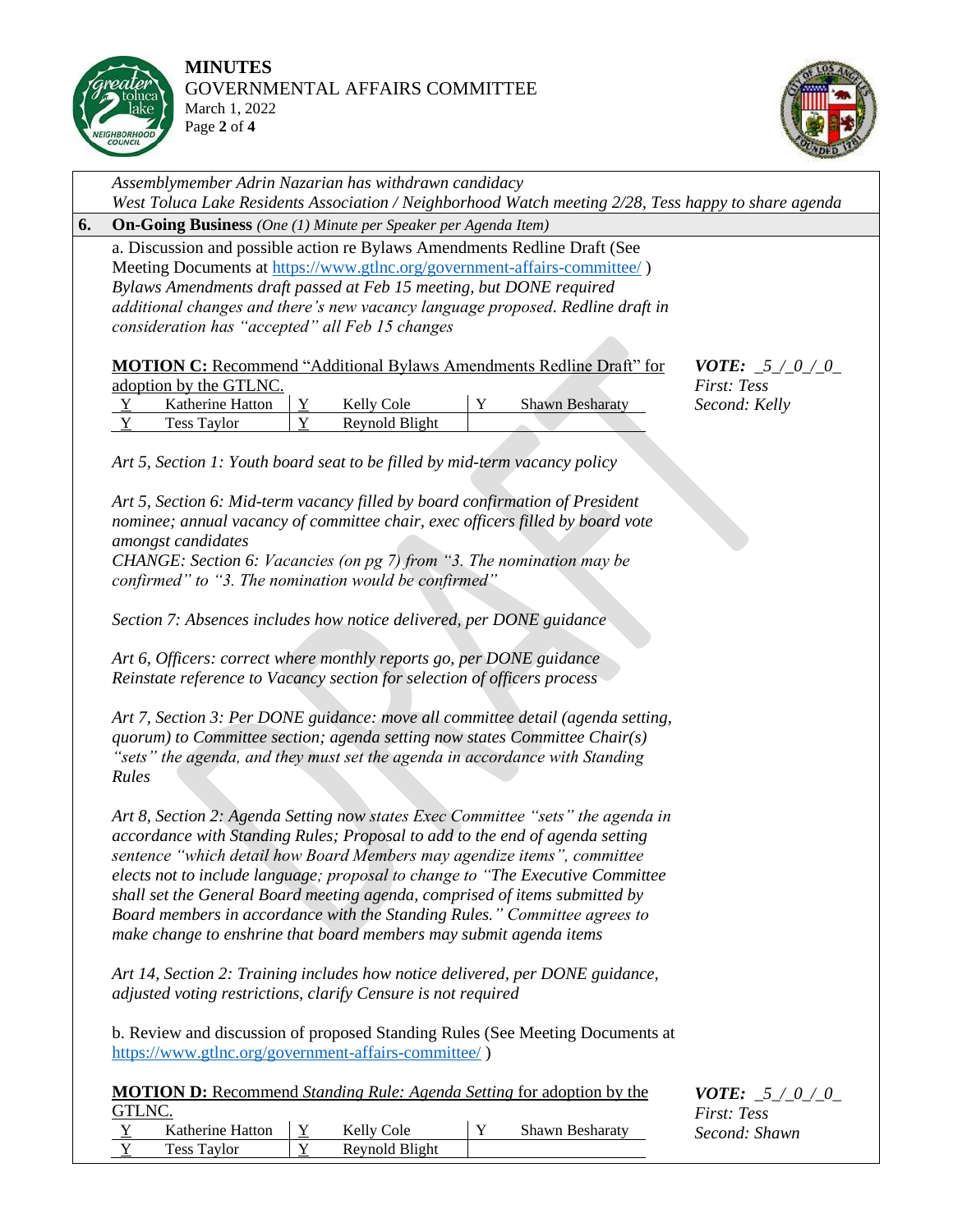

**MINUTES** GOVERNMENTAL AFFAIRS COMMITTEE March 1, 2022 Page **3** of **4**



*CHANGE "Items may be placed…" to "Items shall be placed…" for both General Board and Committee agendas*

*Request to clarify "compliant" but committee agrees that it is clear in context*

*Motion to amend to require 2 board members in order to agendize an item on general board agenda, committee votes 3/2/0 not to amend per below:*

| Katherine Hatton   | $\cap$ de<br><b>Kelly</b> | Shawn Besharaty |
|--------------------|---------------------------|-----------------|
| <b>Tess Taylor</b> | Revnold Blight            |                 |

*Amend to include special meeting policy, language to be cleaned up for spelling and clarity prior to General Board meeting:* 

*Special Meeting:*

*If called by the President, the President shall set the agenda and is responsible for distributing the agenda in writing to the Board and ensuring all agenda items are compliant.*

*If called by a majority of Council members, the Agenda will be:*

*• set at the time of a vote at a general board meeting and distributed in writing to the Board by the secretary. OR*

*• by written request to the Department rep, and will be set and distributed to the Board in writing by the department rep.*

|    | <b>MOTION E:</b> Recommend <i>Standing Rule: Vacancies</i> for adoption by the GTLNC.<br><b>VOTE:</b> $5/0/0$                                                               |                                          |   |                   |   |                                                                               |                        |  |  |  |
|----|-----------------------------------------------------------------------------------------------------------------------------------------------------------------------------|------------------------------------------|---|-------------------|---|-------------------------------------------------------------------------------|------------------------|--|--|--|
|    | $\mathbf Y$                                                                                                                                                                 | Katherine Hatton                         | Y | <b>Kelly Cole</b> | Y | <b>Shawn Besharaty</b>                                                        | First: Tess            |  |  |  |
|    | Y                                                                                                                                                                           | <b>Tess Taylor</b>                       | Y | Reynold Blight    |   |                                                                               | Second: Kelly          |  |  |  |
|    |                                                                                                                                                                             |                                          |   |                   |   |                                                                               |                        |  |  |  |
|    | Agree to clarify notice of application defect: Candidates shall be notified "in                                                                                             |                                          |   |                   |   |                                                                               |                        |  |  |  |
|    | writing by the President"                                                                                                                                                   |                                          |   |                   |   |                                                                               |                        |  |  |  |
|    | Agree to replace "do not receive extension to provide remedy" with "or within 48                                                                                            |                                          |   |                   |   |                                                                               |                        |  |  |  |
|    | hours of receipt of notice, whichever is later."                                                                                                                            |                                          |   |                   |   |                                                                               |                        |  |  |  |
|    | Agree to specify notice "on GTLNC social media" in addition to newsletter                                                                                                   |                                          |   |                   |   |                                                                               |                        |  |  |  |
| 7. | <b>New Business/Future Projects</b> (One (1) Minute per Speaker per Agenda Item)                                                                                            |                                          |   |                   |   |                                                                               |                        |  |  |  |
|    | a. Update re possible Letter of Action requesting City Council support legislation<br>removing statute of limitations for prosecuting or bringing civil suit re elder abuse |                                          |   |                   |   |                                                                               |                        |  |  |  |
|    | Tess working with legislative specialist and in contact with Lee                                                                                                            |                                          |   |                   |   |                                                                               |                        |  |  |  |
|    | b. Update re planned closure of Toluca Lake Post Office                                                                                                                     |                                          |   |                   |   |                                                                               |                        |  |  |  |
|    | John Alford in Congressman Sherman's office delegated this to his staff and Tess                                                                                            |                                          |   |                   |   |                                                                               |                        |  |  |  |
|    | will follow-up                                                                                                                                                              |                                          |   |                   |   |                                                                               |                        |  |  |  |
|    | Request to add SB 1100 to future agenda, which will make changes to Brown Act                                                                                               |                                          |   |                   |   |                                                                               |                        |  |  |  |
|    |                                                                                                                                                                             |                                          |   |                   |   | Request to add Jonathan Gregory as a member or to enforce public comment time |                        |  |  |  |
|    |                                                                                                                                                                             | allowance limits, Jonathan will consider |   |                   |   |                                                                               |                        |  |  |  |
| 8. |                                                                                                                                                                             | <b>Meeting Adjourned</b>                 |   |                   |   |                                                                               | Close Time: $_8:10$ PM |  |  |  |
|    | Next Meeting: Tuesday, April 5, 2022 @ 6:30 PM – via Zoom                                                                                                                   |                                          |   |                   |   |                                                                               |                        |  |  |  |

### **PUBLIC INPUT AT NEIGHBORHOOD COUNCIL MEETINGS**

The public is requested to dial \*9 or use the "Raise Hand" option, when prompted by the presiding officer, to address the Board on any agenda item before the Board takes an action on an item. Comments from the public on agenda items will be heard only when the respective item is being considered. Comments from the public on other matters not appearing on the agenda that are within the Board's jurisdiction will be heard